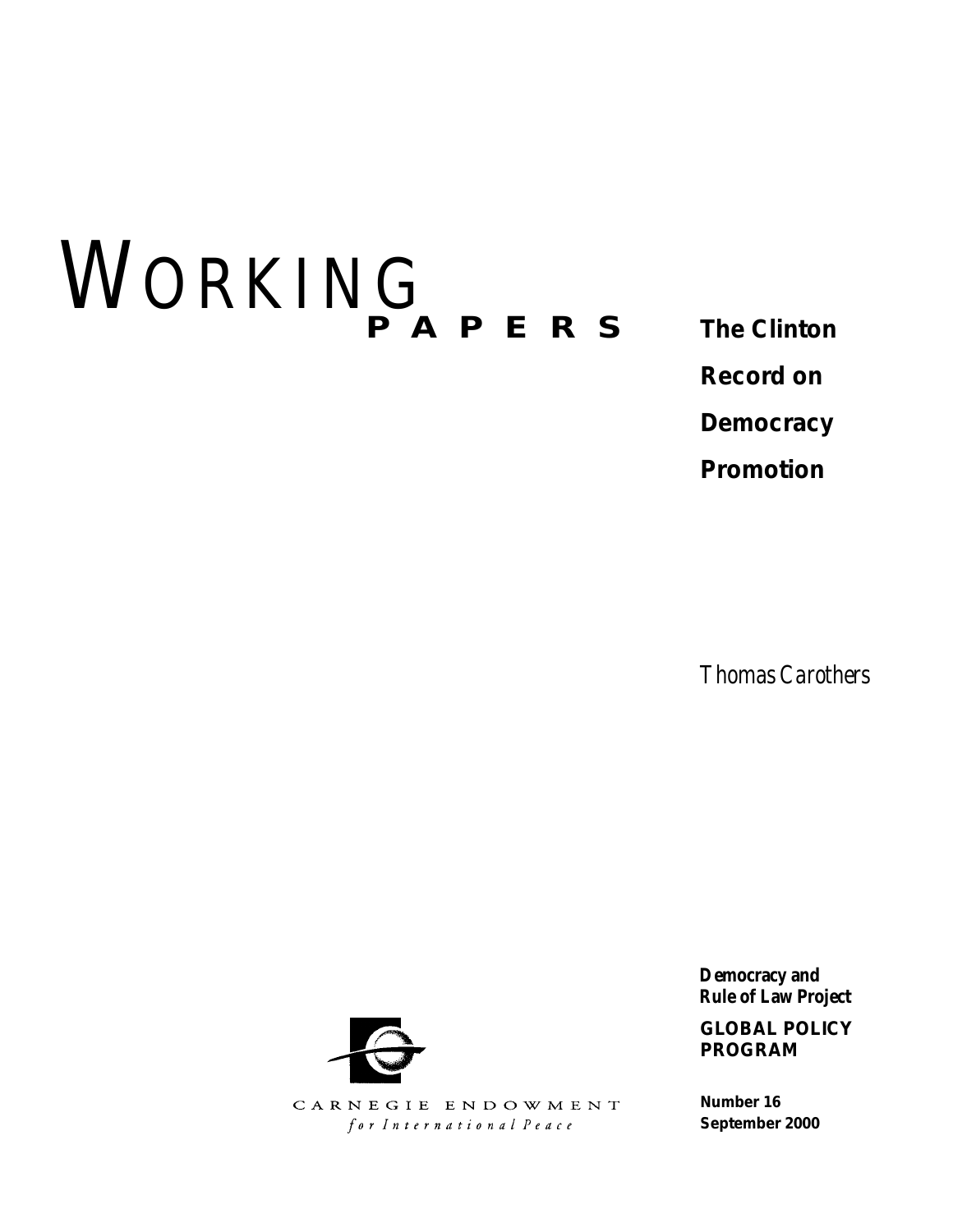© 2000 Carnegie Endowment for International Peace

All rights reserved. No part of this publication may be reproduced or transmitted in any form or by any means without permission in writing from the Carnegie Endowment.

Carnegie Endowment for International Peace 1779 Massachusetts Avenue, N.W. Washington, D.C. 20036 Phone: (202) 483-7600 Fax: (202) 483-1840 www.ceip.org

Carnegie Endowment Working Papers present new research by Endowment associates and their collaborators from other institutions. The series includes new time-sensitive research and key excerpts from larger works in progress. Comments from readers are most welcome; please reply to the authors at the address above or by e-mail to pubs@ceip.org.

✽✽✽

## **About the Author**

**Thomas Carothers** is vice president for studies and codirector of the Democracy and Rule of Law Project at the Carnegie Endowment for International Peace. His most recent book is *Aiding Democracy Abroad: The Learning Curve* (Carnegie Endowment, 1999).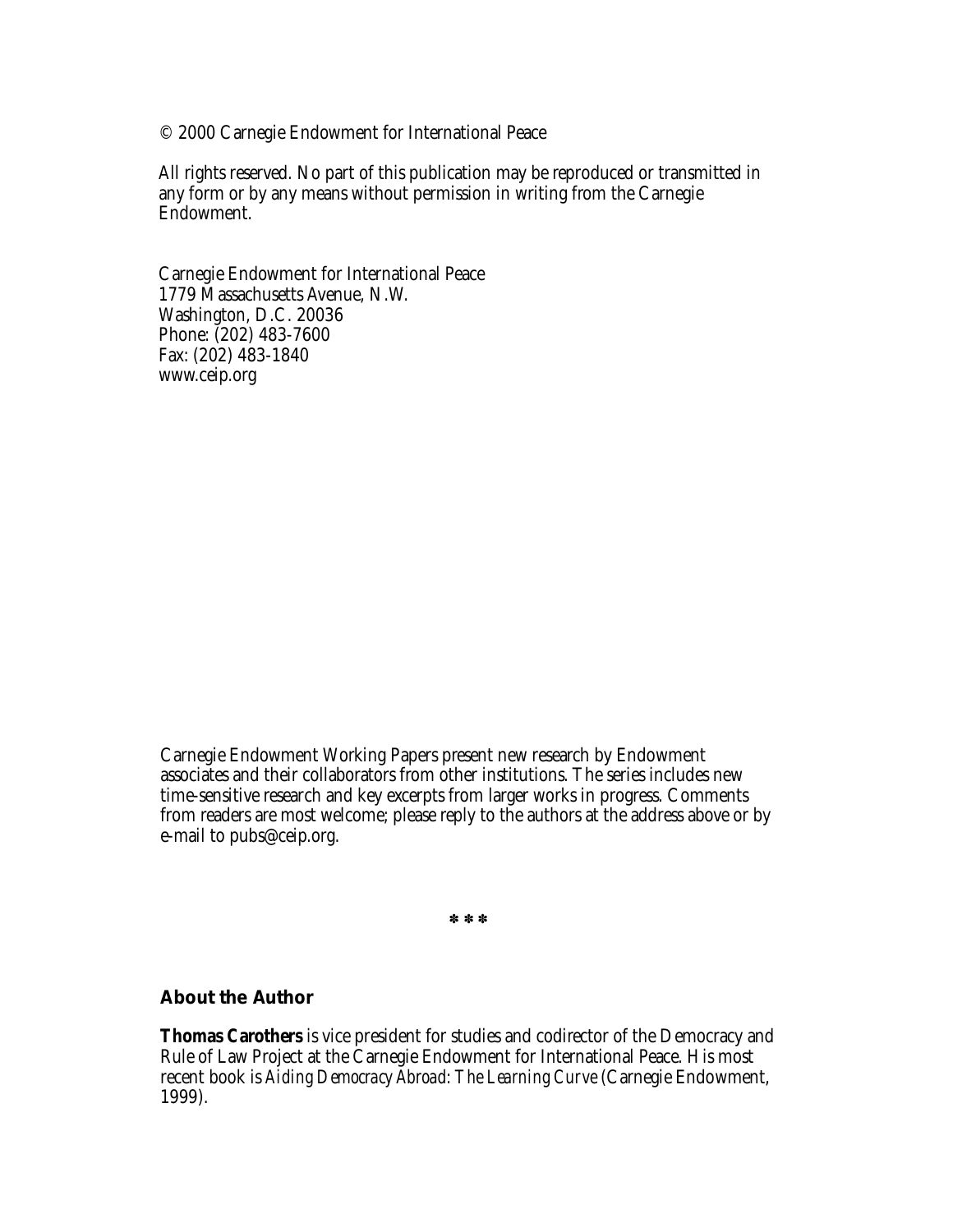MANY FOREIGN POLICY THEMES HAVE COME AND GONE in the Clinton years, from assertive multilateralism and humanitarian intervention to strategic partnerships and the indispensable nation. One theme, however, has stayed the course. As a presidential candidate in 1992, Bill Clinton made democracy promotion the organizing concept of his proposed foreign policy. Throughout his presidency he and his top advisers have returned to the theme again and again. They have sounded the Wilsonian trumpet on democracy, but also argued that it is rooted in *realpolitik*, that in the post–Cold War world American ideals and interests have fused. In nearly every major foreign policy address they cite a host of ways that the spread of democracy abroad advances "hard" U.S. security and economic interests, from reducing the chances of war to decreasing terrorism.

With the Clinton era nearly over, an assessment of the Clinton record on democracy promotion is due. It is obvious that the policy has not lived up to the expansive rhetoric—policy so rarely does—but the question remains as to the nature of the relationship between words and deeds in this domain. What role has democracy promotion actually played in Clinton's foreign policy? Where has the administration pursued democracy and where has it not? And why? Though the issue may appear as just so much talk to some, it is widely present in U.S. policy. Just in the past six months, for example, the issue has cropped up in many places. In Peru, the administration has clashed sharply with President Alberto Fujimori over his manipulation of the presidential elections. Administration officials, U.S. legislators, and policy pundits argued earlier this year over how extending permanent normal trading status to China would affect that country's democratic prospects. The election of Vladimir Putin to the Russian presidency prompted some analysts to question whether U.S. democracy promotion efforts had failed in Russia and whether those efforts should be continued. Secretary of State Madeleine Albright declared her desire to see Serbian President Slobodan Milosevic out of power before the end of the year and, in the name of democracy, has upped U.S. support to the Serbian opposition. When President Clinton went to South Asia in the spring, the wisdom of a presidential stopover in Pakistan was debated in terms of whether it would bolster the legitimacy of the military government there and lessen the prospects for a return to civilian rule. In Warsaw in June, more than 80 foreign ministers met at the first "Community of Democracies" meeting, an effort spearheaded by the administration to bolster worldwide acceptance of a democratic norm.

Only by assessing the actual extent to which democracy promotion has played a role in Clinton's policies is it possible to arrive at some judgment of the significance of those efforts and to identify both major accomplishments and missed opportunities. And that undertaking in turn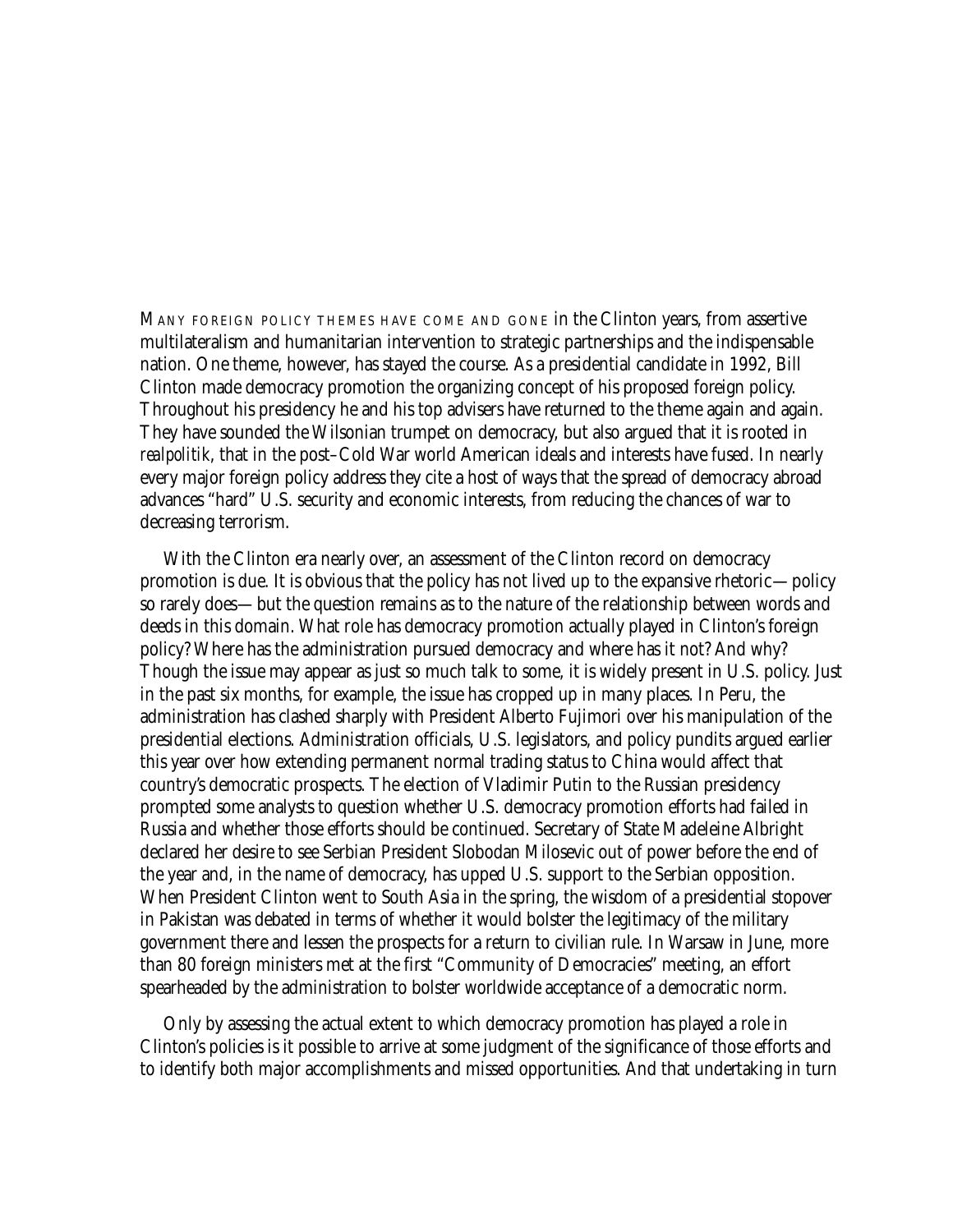points to the question of how the next administration—whether Democratic or Republican is likely to take on the issue of democracy promotion, and what approach would be best.

## **SEMI-REALISM REDISCOVERED**

No simple, black-and-white judgment of the Clinton record on democracy is possible. U.S. policies on democracy vary sharply from region to region, ranging from serious engagement to almost complete disinterest. Moreover, democracy promotion is pursued both as "high policy" and "low policy," and the degree of engagement at one level often does not correspond with that on the other. Furthermore, the Clinton approach has changed over time, in response to political developments in the world and at home.

The uneven nature of the U.S. commitment to fostering democracy abroad is striking. Several regions or countries stand out on the positive side of the ledger. In Latin America, the Clinton administration, largely following the line set out in the Bush administration, has supported ongoing transitions to democracy and market economics in the belief that a democratic, prosperous hemisphere will best serve U.S. security interests. The administration has spoken out clearly and often on the importance of democracy, helped head off coup threats in Guatemala, Paraguay, and Ecuador, sponsored aid programs to shore up shaky transitions, and tried to push the Organization of American States to take an active role in democracy promotion. Yet the democracy component of U.S. policy in Latin America is hardly seamless. Across most of the 1990s, for example, the United States maintained close ties to President Fujimori, despite his anti-democratic tendencies, because of his cooperative stance on U.S. anti-narcotics efforts. Nevertheless, even many Latin Americans long hostile to U.S. involvement in their countries' internal affairs acknowledge that the United States is now, on balance, a pro-democratic force in Latin America.

Similarly, in Eastern Europe, the Clinton policy line, again following that set out by the Bush administration, rests on the view that U.S. interests in democracy, market economics, and security work together. Except in former Yugoslavia, where, as discussed below, democracy has often been a secondary concern, the Clinton administration has emphasized democracy at the diplomatic level and continued many aid programs designed to bolster post-communist transitions to democracy. Although the root motivation behind the decision to expand NATO into Central Europe remains an item of debate, at some level NATO expansion represents another element of a policy aimed at "locking in" democracy where it has been achieved in Eastern Europe.

The Clinton administration ratcheted up the place of democracy promotion in U.S. policy toward Russia soon after taking office and devoted real attention to the issue across the span of Boris Yeltsin's rule. As in Latin America and Eastern Europe, the guiding concept was the integration of political, economic, and security goals. Democracy promotion in Russia encountered substantial limitations and tensions in practice. Supporting democracy became a policy of supporting Yeltsin, which put the administration in some awkward spots—such as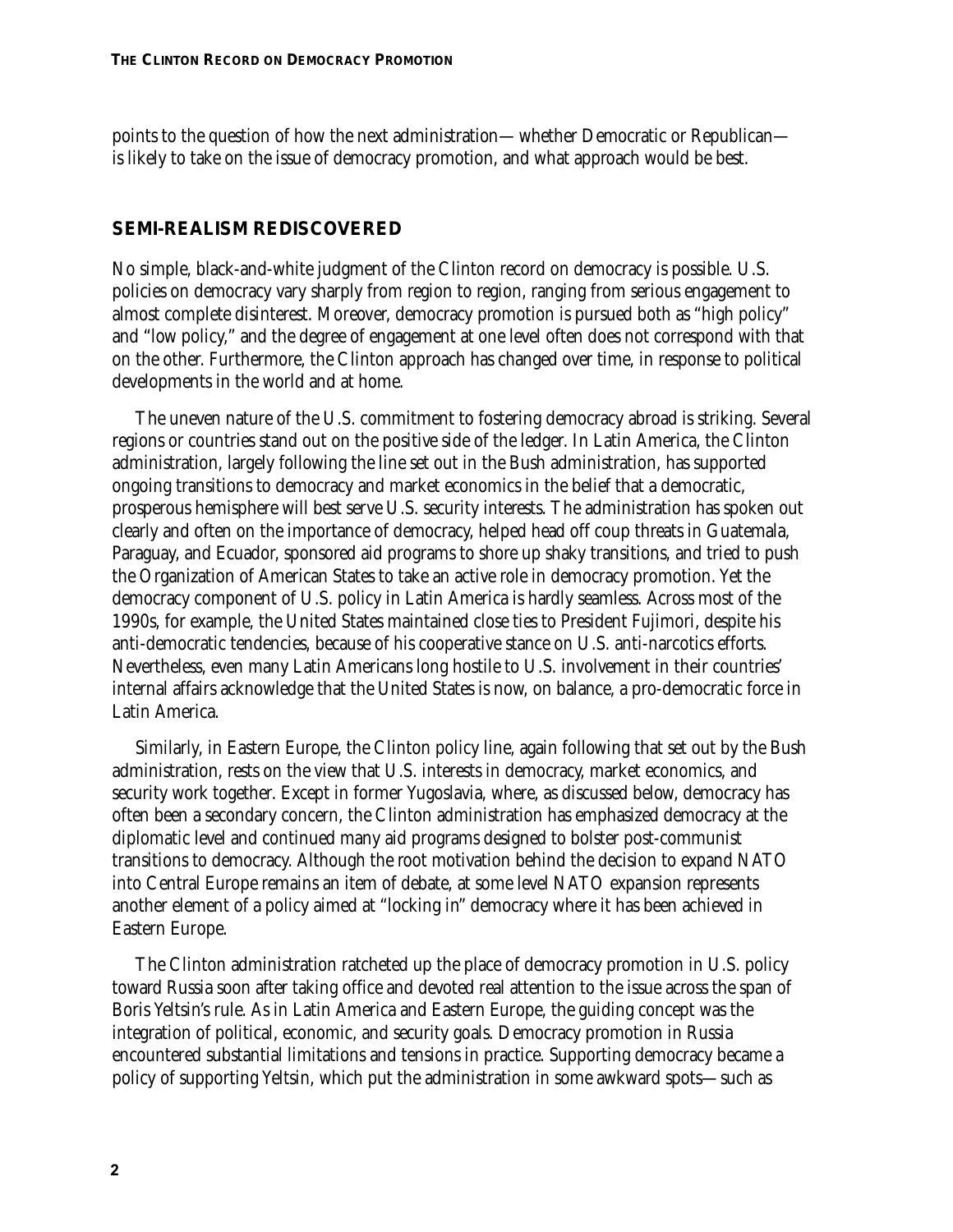downplaying large-scale Russian human rights violations in the first war in Chechnya, lauding a presidential election in 1996 marked by significant flaws, and alienating various parts of the Russian democratic political spectrum not closely associated with Yeltsin or with favored groups of reformers. Still, the U.S. commitment to bolstering Russian democracy was real and occupied the attention of senior policy makers.

On the other side of the ledger, a number of equally prominent cases stand out in which the Clinton administration has downplayed democracy. It was China that first took the wind out of the sails of Clinton's early billowing rhetoric about democracy promotion. The administration's 1994 decision to delink human rights and trade effectively meant that human rights, and by extension democracy, would stay at the margins of Clinton's China policy. As the administration intensified its push this year to rebuild U.S.–China relations on the basis of commercial engagement, Clinton officials played up the idea that increased U.S. trade and investment in China would be an important force for political liberalization. Although this idea may have some validity in the long-term, it is obvious that Clinton's China policy is primarily about economics and that the democracy rationale is very much an add-on.

In Indonesia, the administration maintained the long-standing U.S. friendship with President Suharto—reflecting the traditional U.S. view of Suharto as a politically flawed but nonetheless valuable economic and security partner—right up to the last few weeks and even days before his fall in 1998. In Egypt, Saudi Arabia, and other Middle Eastern countries, this administration has preserved close U.S. ties with autocratic regimes that serve U.S. interests on oil, the Arab–Israeli peace process, and resistance to Islamic fundamentalist groups. In Central Asia and the Caucasus, the tantalizing vision of huge, newly discovered oil and gas reserves spurred the administration, at least until the last year or two, to take a soft line toward most of the strongmen regimes, most notably in Kazakhstan and Azerbaijan. In Africa, Clinton officials enthused for a period in the mid-1990s over the soft authoritarian regimes in Uganda, Rwanda, and Ethiopia, seizing upon the briefly florescent concept of "Africa's new leaders" in the hope that they could deliver regional stability and order.

This divided ledger highlights the fact that, despite the many assertions by Clinton and his top foreign policy advisers that America's ideals and interests in the world are now harmonious, serious conflicts of interest still exist. Economic and security interests of various types, from access to national resources to regional security issues, still collide with U.S. interest in democracy in many places. The core strategic approach of U.S. policy under Clinton remains what it has been for decades, a semi-realist balancing of sometimes competing and sometimes complementary interests. Where democracy appears to fit in well with U.S. security and economic interests, the United States promotes democracy. Where democracy clashes with other significant interests, it is downplayed or even ignored. And where the United States has few identifiable economic or security interests of any real consequence—as in large parts of Africa, for example—the United States will give some attention to democracy out of a general idealistic impulse but usually not commit major financial or human resources to the task.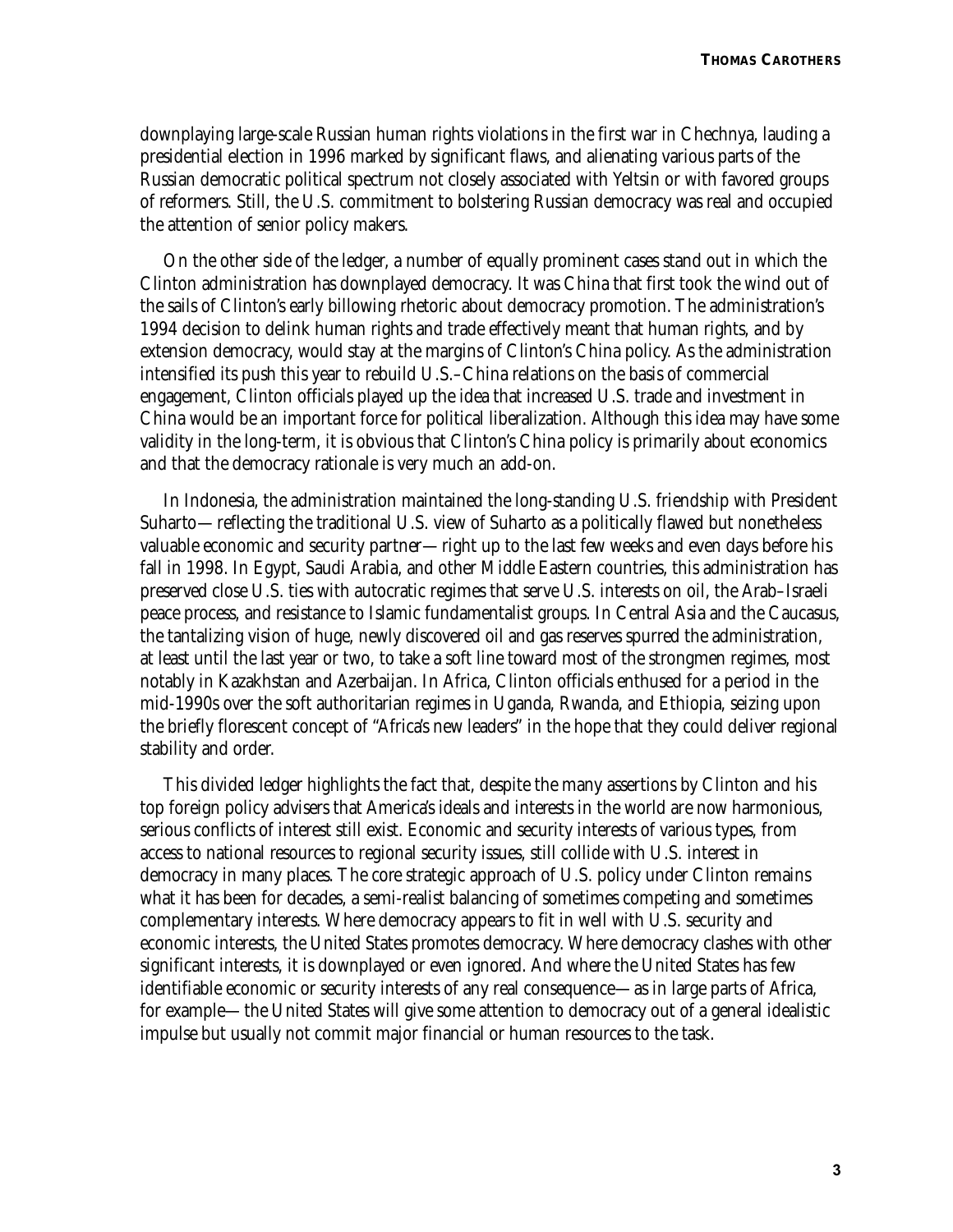## **INSTITUTIONALIZING DEMOCRACY PROMOTION**

A second element of the Clinton record on democracy promotion renders the already highly varied picture more complex: the gradual institutionalization of democracy promotion mechanisms and mindsets within the policy bureaucracy. This is a process that began during the Reagan years, continued under Bush, then accelerated under Clinton. Evidence of the process is found in many places. The Clinton administration created various democracy promotion positions and offices at the State Department and USAID and set up several inter-agency groups to coordinate democracy programs and policies. The administration reorganized the international affairs budget around strategic priorities, and made democracy building one of those priorities. U.S. missions abroad are now required to produce an annual performance plan, one component of which is a democracy promotion strategy. Throughout the policy bureaucracy, U.S. officials are much more conversant with, engaged in, and often serious about democracyrelated issues than they were ten or even five years ago.

The most substantial element of this process of institutionalization is the large growth in aid for democracy—assistance programs explicitly designed to foster or bolster democratic institutions and processes. The current wave of U.S. democracy aid began under Reagan but multiplied exponentially under Clinton, from around \$100 million annually ten years ago to more than \$700 million today. In approximately 100 countries around the world, a raft of U.S. government agencies, quasi-governmental organizations (such as the National Endowment for Democracy and the Eurasia Foundation), and non-governmental organizations (NGOs) operating with public funds are promoting free and fair elections, sponsoring judicial and legislative reform, supporting independent media, encouraging decentralization, underwriting advocacy NGOs, and pursuing other elements of a by now familiar international agenda of democracy aid. The effects of these programs are usually modest and sometimes paltry. They rarely determine political outcomes or fundamentally reshape political systems. Nonetheless, they positively affect the skills and outlook of thousands of political actors in other countries and over the long term contribute to helping democratization advance.

For the most part, the institutionalization of democracy promotion in the policy and aid bureaucracies—what can be considered the "low policy" side of the picture—fits within the "high policy" framework. Where the United States has defined its overall diplomatic line as one that seeks actively to back democracy, these programs help fill out the policy. In Peru this year, for example, the forthright election monitoring carried out by the National Democratic Institute and the Carter Center in the run-up to the first round of presidential balloting provided the State Department with a strong basis for taking a tough line on President Fujimori's manipulation of the process. In some cases, however, low policy quietly operates against the main current of high policy. While the U.S. government maintained cordial relations with President Tudjman of Croatia in the mid-1990s, the National Democratic Institute worked extensively to train those Croatian political parties not linked with Tudjman. When Tudjman died in 1999, the activists and parties that NDI had worked with emerged quickly as major actors on the new political scene. Similar examples could be cited from Indonesia, Kazakhstan, Vietnam, and elsewhere.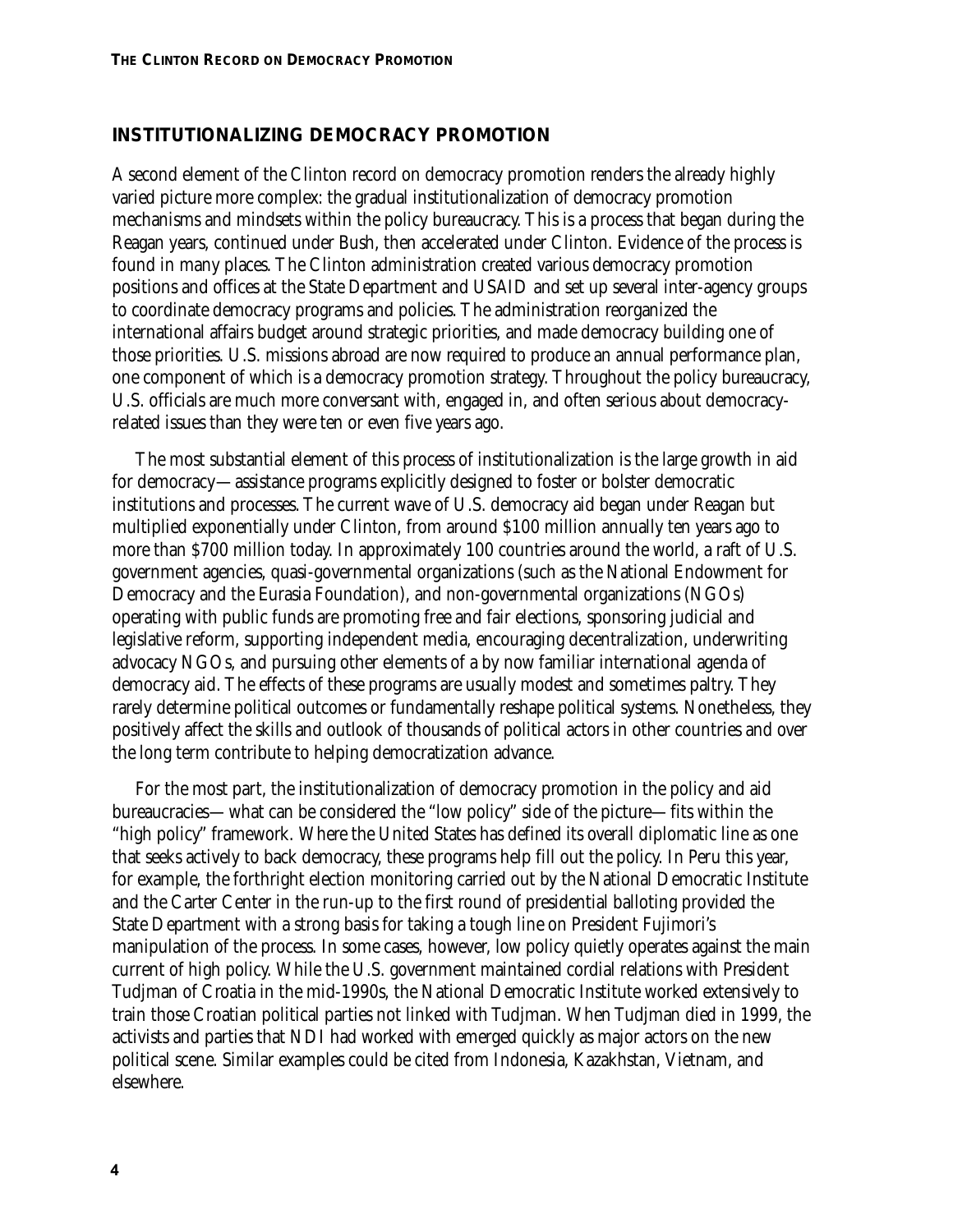**THOMAS CAROTHERS**

#### **CHANGE OVER TIME**

Still another complicating factor is the fact that Clinton's policies in this realm have shifted over time. Setting aside the pro-democracy rhetorical framework, which has been largely constant, the actual level of attention to democracy has increased somewhat, especially since 1997. In some cases, political developments—sometimes positive, sometimes negative—in other countries have spurred greater U.S. attention to democracy building. After dictators fell in Indonesia and Nigeria, for example, the administration shifted gears to broadly promote democracy in those two countries and now counts them as two (along with Ukraine and Colombia) of four priority countries for democracy promotion. Sometimes it is democratic backsliding rather than breakthroughs that prompt a new look. For example, in contrast to a fairly forgiving U.S. approach to democracy in Central Asia in the first half of the 1990s, Secretary Albright came down hard on the issue during her trip to the region this year. Albright's advisers explain the new tougher line as a result in part of the accumulated backsliding of democracy in the region and the sense that some threshold of political decay had been crossed, especially in the former democratic bright spot, Kyrgyzstan.

In other contexts, a changed security situation has provoked a different line on democracy. During the war in Bosnia, for example, U.S. policy toward Serbia, Croatia, and the rest of former Yugoslavia had little to do with democracy. The administration felt it was necessary to deal cooperatively with Milosevic in Belgrade and Tudjman in Zagreb, dictators though they might be, for the sake of peacemaking goals. After the Kosovo crisis and NATO military action there, however, promoting democracy in Serbia—or at least ousting Milosevic—became something of a priority. And with Tudjman gone, the administration is now openly enthusiastic about democracy building in Croatia (though short of resources for the task).

Personnel changes in Washington as well as political developments abroad have also moved the Clinton administration toward a somewhat greater embrace of democracy concerns. Secretary of State Albright is the only top official in either the first or second Clinton administration who has demonstrated a searching, sustained interest in democracy promotion. Albright has had to face some major limitations on her role as Secretary of State—a President only intermittently engaged in foreign affairs, a cautious National Security Adviser with the ear of the President, an aggressive Treasury Department with a lock on international economic policy, and a Defense Department determined to control military-related security issues. Moreover, the Kosovo crisis took up most of one full year of her tenure. Nevertheless, she has stayed with the theme and helped connect high and low policy in a pro-democratic direction in various places, such as Peru, Pakistan, Serbia, and Central Asia.

It should be noted that the Republican-controlled Congress has done little to increase the place of democracy building in U.S. policy. With their aversion to or even disdain for international issues, the 1994 House Republicans have been suspicious of any U.S. commitments abroad beyond certain basic security arrangements. They are prone to lump democracy promotion together with the humanitarian interventions they so much dislike and seem at times willfully ignorant of the fact that democracy promotion is not a Clintonian do-gooder invention.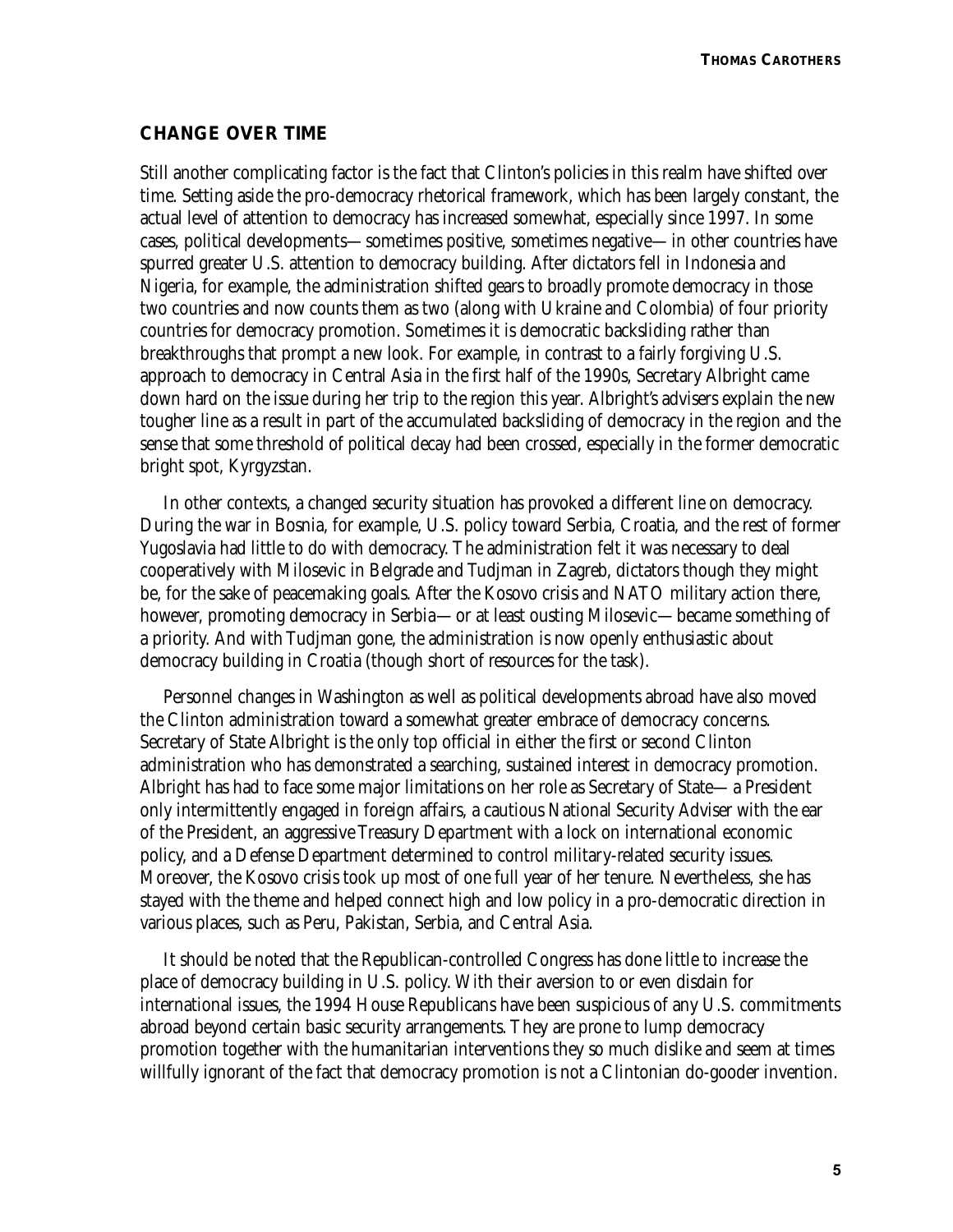Congress's constant cutting of the international affairs budget has inevitably crimped what is possible on democracy promotion. After Indonesia and Nigeria launched potentially historic democratic transitions in 1998, for example, the administration had trouble coming up with funds to support new democracy aid programs in those countries. Only by taking money away from already lightly funded democracy-building activities in other countries was the administration able to create special initiatives in those two important transitions.

## **THE BALANCE SHEET**

The Clinton administration clearly fell short of its lofty rhetorical aspirations on democracy. It neither fundamentally revised the semi-realist framework of U.S. policy nor devoted high-level attention to the topic in a broad, sustained fashion. Democracy concerns have, however, played a supporting but genuine role in U.S. policy toward many countries, and merged with U.S. economic and security interests in more places than ever before. The institutionalization of democracy programs and policies within the policy and aid bureaucracies has accelerated under Clinton, and a tendency toward somewhat increased attention to the issue is evident in the last several years.

To assess the significance of Clinton policies in this domain and identify the major accomplishments and shortcomings, it is useful to take a brief look at the overall state of democracy in the world. In the early 1990s, democracy was dramatically on the rise, and facile assumptions about a major U.S. role in that trend were easy to make. The state of the "worldwide democratic trend" is today rather more sobering, leading to less expansive views about the U.S. causal role.

Of the nearly 100 countries that experienced political openings in the 1980s or early 1990s and were counted by exultant democracy promoters as part of democracy's "Third Wave," only a small number have succeeded in consolidating democracy. These are the dozen or so relatively affluent countries of Central Europe, East Asia, and the Southern Cone of Latin America. And only a few new countries have joined the Third Wave since the early 1990s, most notably Indonesia, Nigeria, and Mexico. Most of the transitional countries are still far from liberal democracy. Some of them, such as Belarus, Uzbekistan, Tunisia, and Cote d'Ivoire, have slipped back to outright authoritarianism, raising doubts about whether they should have been considered transitional in the first place. Many of them are stuck awkwardly in a gray zone between democracy and dictatorship, with democratic forms but little real democratic substance. Whole regions have made disappointingly little democratic progress to date in the Third Wave. Central Asia and the Caucasus are dominated by undemocratic strongmen. A small number of African countries are making valiant efforts to preserve political pluralism work, but failed states, new interstate wars, and seemingly unending old civil wars tragically dominate large sections of the continent. The Middle East remains a political backwater, with political liberalization visible only in a few places. Although Latin America seemed a few years ago to be firmly in the democratic camp, a whole subregion—the Andean countries of Venezuela, Colombia, Ecuador, and Peru, as well as Paraguay—is unnervingly close to democratic breakdown.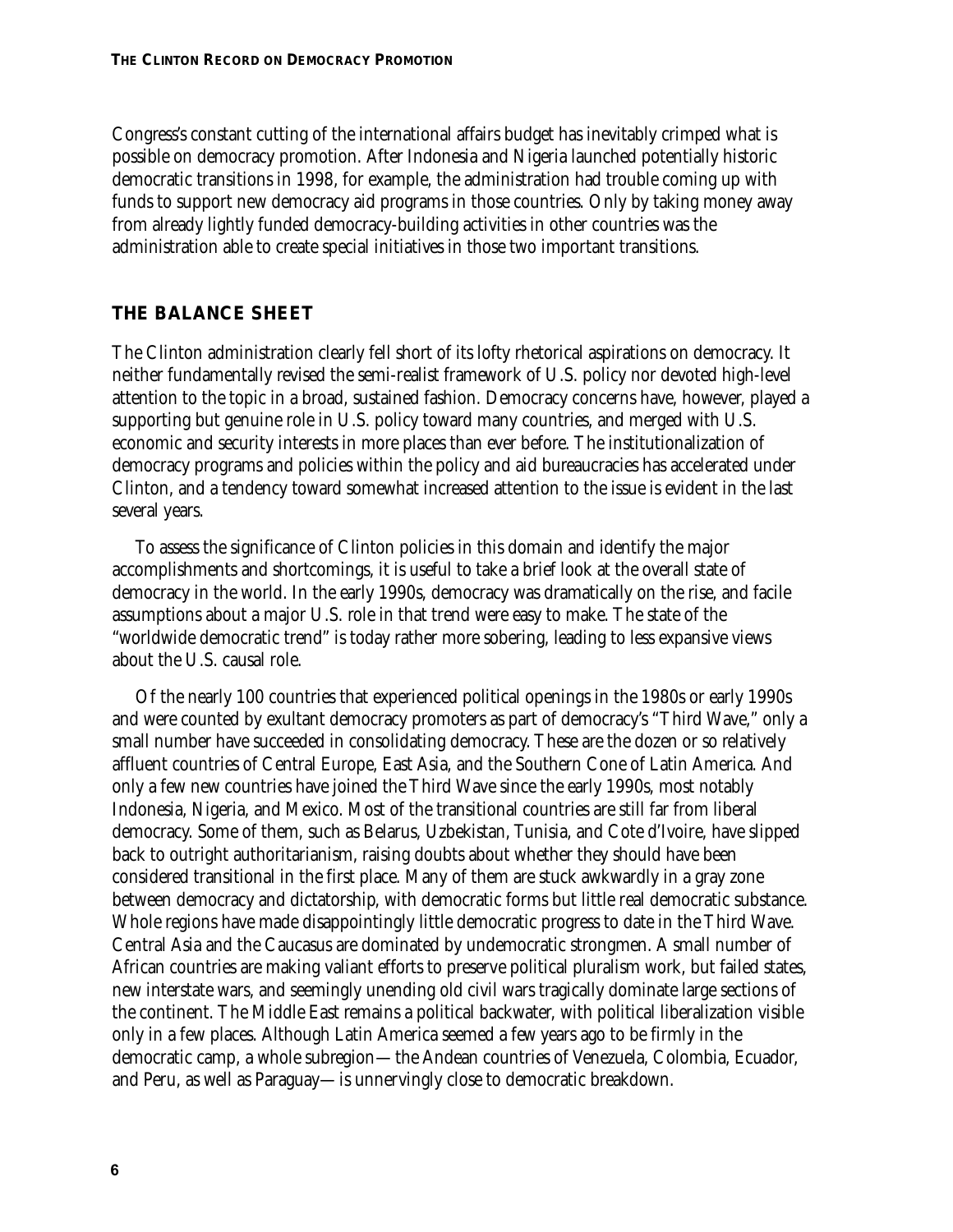It is tempting for some commentators simply to ascribe blame or credit for the overall state of democracy in the world to whichever U.S. administration is in power. Democracy on the rise kudos to the administration! Democracy losing ground—what are those idiots in Washington doing! Certainly at some very general levels—as guarantor of a security framework in many regions and as bedrock of the international economy—the United States helps create the underlying conditions of peace and prosperity in which democracy can flourish. Yet the direct effects of U.S. policies on the success or failure of democracy in most countries are usually fairly limited. The difficulties that have plagued so many of the attempted democratic transitions around the world are for the most part internal factors on which outside actors can have only secondary influence: such factors include deeply rooted psychological legacies of dictatorial rule, heavily concentrated economic power structures, and debilitatingly weak governmental institutions. And those countries that have managed to consolidate democracy in recent years have drawn primarily on their own resources, innovations, and resilience.

At the same time, it is possible to identify some ways in which U.S. policies and programs have contributed to democratization abroad in the past ten years. To start with, the strong, positive incorporation of democracy as a mutually reinforcing goal alongside U.S. economic and security interests in some places—primarily Latin America, Eastern Europe, and Russia—has been useful. It has helped firm up the idea in these countries or regions that democracy is the normal, expected outcome; stimulate the creation of multilateral mechanisms to support democracy; and put the weight and prestige of the United States clearly on the side of democracy. This does not ensure democracy, but it is a tangible positive factor widely felt in relevant foreign political circles.

Second, active U.S. diplomatic involvement at some critical political junctures has helped keep democracy intact or increase the possibility of its return. U.S. opposition to threatened coups in Guatemala, Ecuador, Paraguay, and elsewhere in Latin America was not the only factor causing their defeat but it was significant. U.S. pressure on Fujimori in Peru's presidential elections this year did not stop him from manipulating the process but raised the price he is paying at home and abroad for doing so. U.S. support for Georgian president Eduard Shevardnadze at several key moments helped him hold on to power. The administration's nuanced response to the recent military coup in Pakistan—attempting to blend democracy concerns with a recognition of the profound political problems of the past decade there—has not had decisive effects, but it struck the right note in unusually difficult circumstances.

Third, in dozens of countries, U.S. democracy aid programs have in small but real ways helped successful transitions advance or keep troubled transitions from closing down entirely. Aid efforts have improved the quality of many elections in Africa, Eastern Europe, Latin America, and Asia. They have helped sustain and diversify independent media in numerous countries. Although the Clinton administration's sudden, urgent enthusiasm about civil society and its promotion were overblown, U.S. aid to advocacy NGOs all around the world did stimulate some positive reforms. Similarly, although the administration's "discovery" of rule of law as a means of promoting democracy abroad was laden with simplistic assumptions, the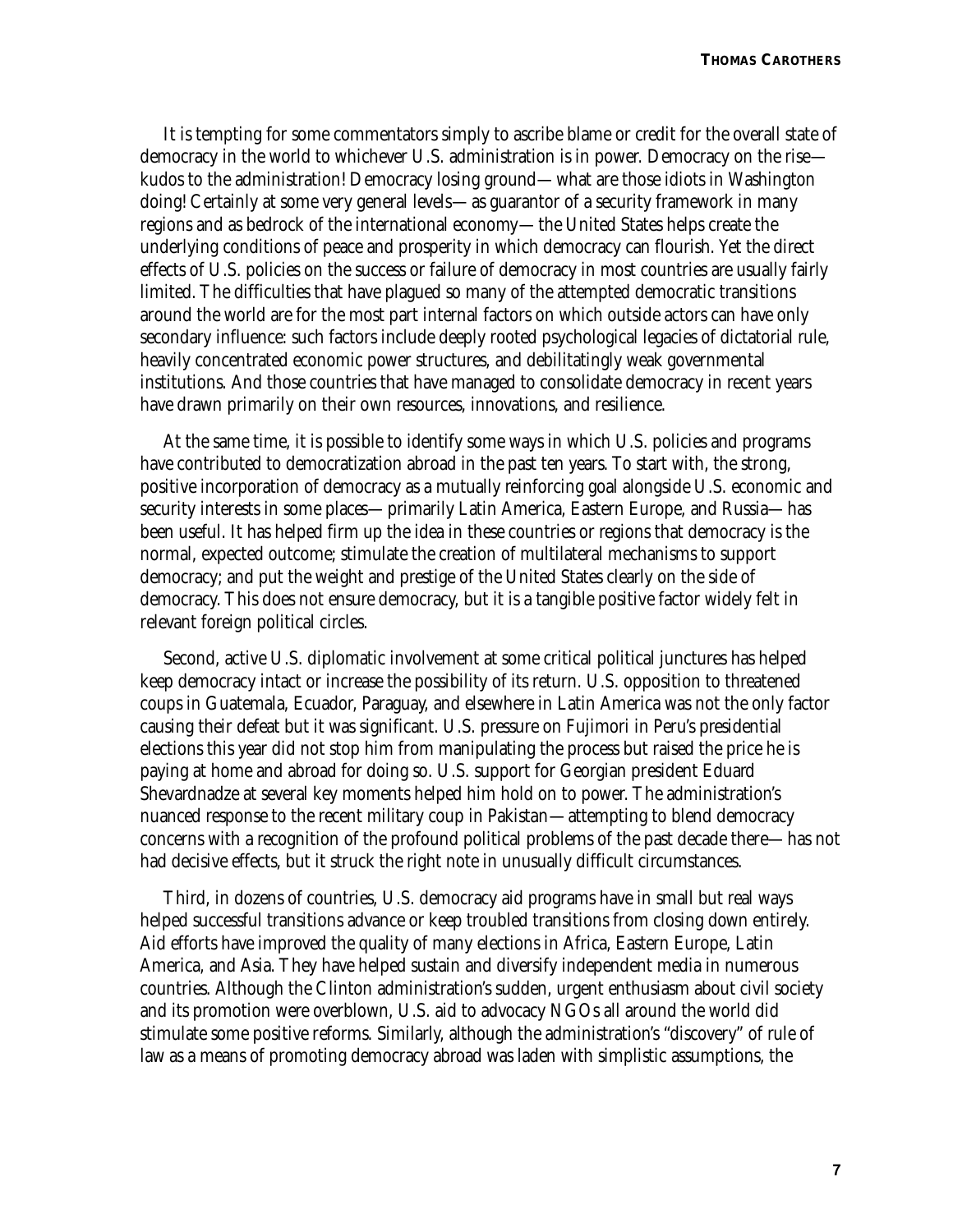burgeoning world of law-related programs has encouraged some countries to take seriously the need to reform legal and judicial institutions.

Alongside these positive effects are some shortcomings. The administration failed to integrate democracy concerns effectively with economic and security interests in some regions, weakening the credibility of the democracy theme overall. The administration can claim to have arrived at a China policy that successfully combines U.S. economic and security interests. Even if that is true, which is debatable, the path getting there was rocky. For years the administration failed to pursue a consistent, persuasive approach to combining human rights and democracy concerns with economic and security interests. The administration's obvious eagerness for most of its tenure to downplay the deficiencies of strongman rule in Central Asia and the Caucasus reflected a disappointing lapse into old-think about the value of "friendly tyrants." And in the Middle East the administration showed little proclivity to find a way to introduce a policy of real U.S. support for even gradual political reform.

Although the administration acted successfully at some key junctures for democracy, it did not in others. The administration uttered no words of criticism when Egyptian President Hosni Mubarak steamrolled his way through yet another national election in 1996. In Indonesia, the administration missed the chance in 1997–1998 to get out in front on democracy in Suharto's declining months. In the period immediately following the signing of the Dayton accords, Clinton and his top advisers failed to take tough measures—such as pushing for the arrest of top-level Bosnian Serb war criminals—that might have given Bosnian democracy a real chance.

Haiti was the single most visible disappointment of the Clinton administration's democracy promotion efforts, if only because it was initially touted by Clinton officials as the leading edge of the new democracy policy. Haiti was and remains a remarkably difficult place to try to build democracy, due to its catastrophic economic situation and ragged socio-political history. But there have also been flaws in the post-1994 U.S. effort there, including an unwillingness to push harder on some of the key political leaders and some second-rate efforts on democracy aid. More generally, the fact that the administration chose one of the least promising countries in the world to be the leading edge of its democracy policy reflects a persistent unwillingness to think strategically rather than idealistically in this domain.

## **LOOKING AHEAD**

What role will democracy promotion likely play in the foreign policy of the next administration? What role should it play? Governor George Bush and his advisers are emphasizing a return to realism, promising to set America's sights firmly back on the big power issues and to stop what they see as a pattern of dispersing American resources and attention on issues of secondary importance, especially those of a humanitarian nature. Though of course not openly critical of Clinton policies, Vice President Al Gore and his advisers quietly echo elements of the same theme, stressing that the Vice President is fully comfortable with geopolitical and military issues, in an implicit contrast to the President.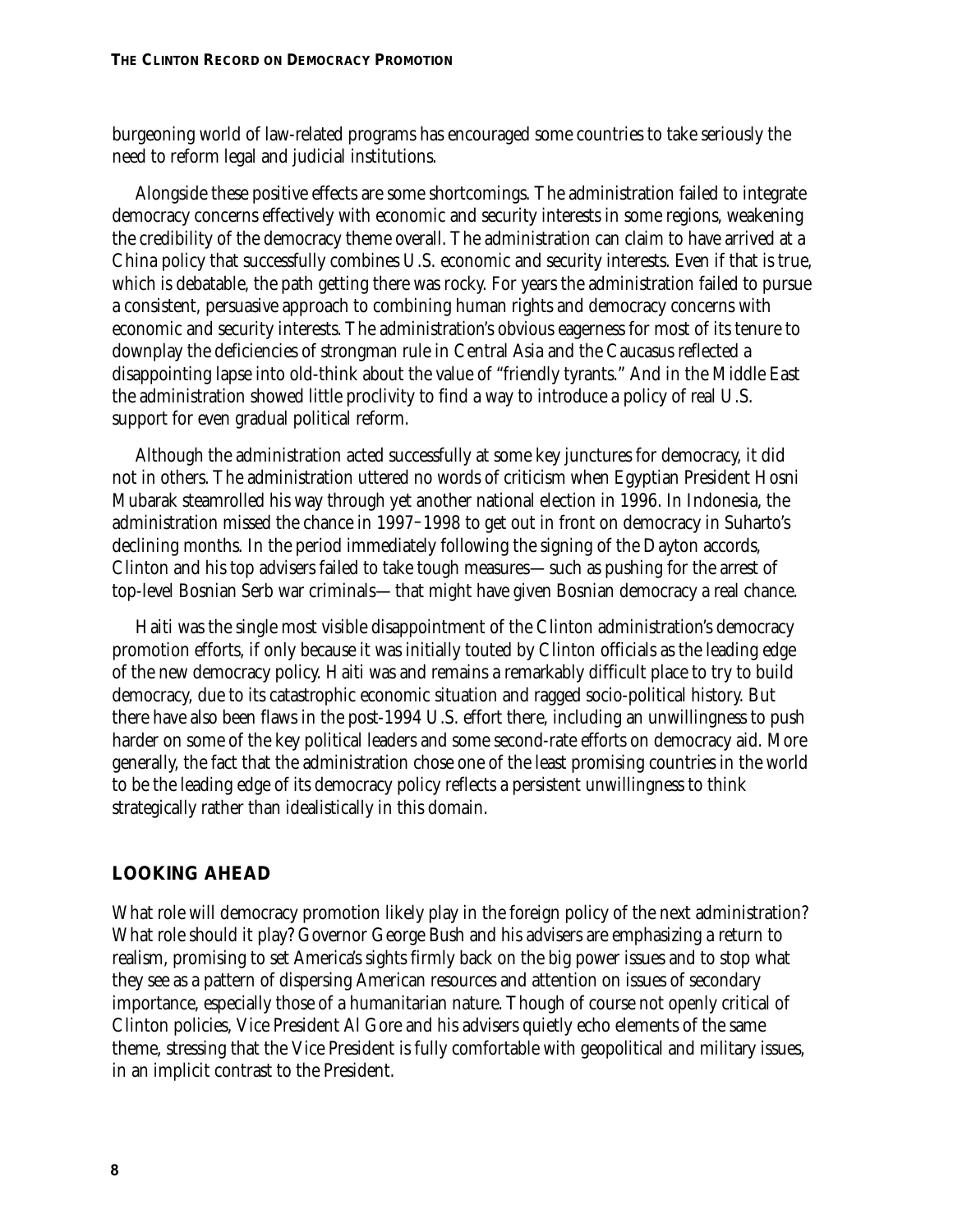A certain corrective toward a greater focus on power and geopolitical strategy is natural and desirable given Clinton's shortcomings on this plane. Whichever candidate wins the White House, however, should be careful not to throw democracy promotion unthinkingly into the revisionist hopper. The Bush team in particular should not make the mistake of viewing or characterizing democracy promotion as a Clintonian concern per se. On the rhetorical level, Clinton did try to claim the term as his own. The current emphasis on democracy promotion got its start, however, in the Reagan years, and has demonstrated bipartisan appeal now for almost two decades.

Certainly democracy promotion policies must be built on realistic assumptions about the ability of the United States to affect the political direction of other societies. And the ebullient pro-democracy rhetoric should be scaled back. However, the core idea that democracy promotion is not merely an idealistic enterprise but is often integral to U.S. "hard" interests should be preserved. Slipping back to the view that democracy is merely a nice "add-on" in U.S. policy would be an unfortunate retrogression.

It is likely that the next administration will hew to the well-established policy line in Latin America and Eastern Europe of linking democracy to economic and security goals. Adverse developments in the Andean region—such as continued defiance of democratic norms by President Fujimori in Peru and democratic slippage in Venezuela—may test that policy line early on. A much bigger and less certain question is whether the next administration can settle on policies toward Russia and China that incorporate democracy concerns into the framework of a renewed focus on the larger security issues.

In Russia it is clear that, in this new Putin-led phase of Russian politics, the U.S. government should not try to engage in the same sort of domestic politicking that it did in the Yeltsin era, especially the anointing of favorites and the efforts to influence elections. Yet this does not mean returning to some "billiard ball" model of the past, which some Bush advisers seem at times to propose, in which only Russia's international behavior matters to the United States. The next administration will engage the Russian government actively on a host of security issues and might be able to maintain a constructive security dialogue even if Russia slides toward authoritarianism. But U.S. security interests will be facilitated and much improved over the long run if democracy succeeds in Russia. And the United States can still play a positive, albeit modest role in that process, by consistently articulating the belief and expectation that Russia will continue on a democratic path, speaking out forcefully if the Russian government takes openly anti-democratic actions, and expanding U.S. support for the wide-ranging but precarious universe of non-governmental organizations that are broadening sociopolitical participation in Russia.

Similarly, U.S.–China relations in this decade will be dominated by economic and security issues, however Chinese politics evolve. But as with Russia, U.S. security concerns will be ameliorated if China moves toward liberalization, pluralism, and, eventually, democracy. And though U.S. influence on that process is limited, democracy promotion should nonetheless be viewed as part of, and even integral to, the overall approach. Increased U.S. trade with and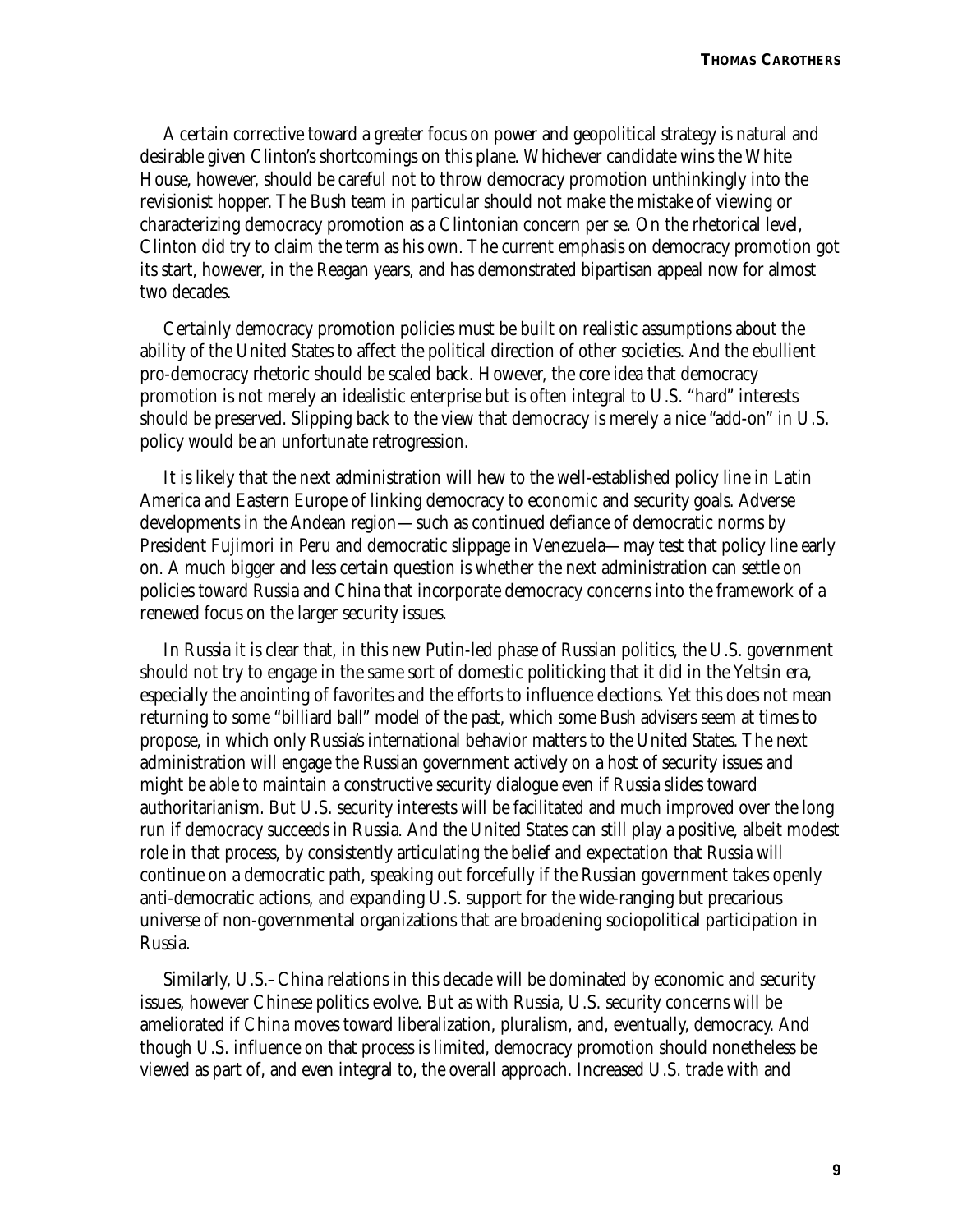investment in China may be a force for positive political change over the long term, but there is nothing automatic about it. U.S. businesses pushing for permanent normal trade relations with China have argued that they will serve as models and leaders in China on the rule of law, transparency, accountability, and corporate social responsibility. The next administration should hold them to account on these grounds, and establish some specific advisory consultative mechanisms for doing so. The next administration must also renew and broaden U.S. human rights policy toward China, going well beyond pressure on individual dissident cases to systematic, high-level attention to religious rights, labor rights, freedom of speech, and freedom of association.

Elsewhere, in such places as Central Asia, the Caucasus, and the Middle East, the next administration should limit as much as possible the cases where it keeps democracy completely off the table for the sake of other interests. This means taking seriously even small differences between autocratic regimes that are at least attempting limited reforms and those that are completely set in their ways. Everywhere the next president must be ready to respond boldly to critical political junctures abroad—whether it is the unexpected weakening of a dictator or the threatened breakdown of a democracy—and to assume that its responses in such situations will reverberate widely. Finally the institutionalization of democracy promotion in the policy and aid bureaucracies should be continued. It is easy for those persons primarily focused on large-scale geopolitical issues to brush aside democracy aid and other such efforts as marginal. Such a view, however, ignores the fact that democratization often begins as the result of accumulated attitudinal change in publics and policy elites, change that the "low policy" methods can actually foster over time.

In short, it is well past the time to be debating the role of democracy promotion in U.S. foreign policy in simplistic realist versus idealist terms. The traditional boundaries of hard and soft U.S. interests are much less clear than before, and democracy concerns are to some extent present in U.S. policy in most countries in the world. The challenges at hand now are understanding when democratic change is likely to occur, how it will affect the full range of U.S. interests, and whether and how the United States can make a difference in trying to advance it. It is difficult to balance a sober view of the often limited ability of the United States to foster democratic change abroad with a genuine acceptance of the often integral nature of democracy in other countries to America's national interest. But achieving such a balance is the key to effective policy in this critical domain.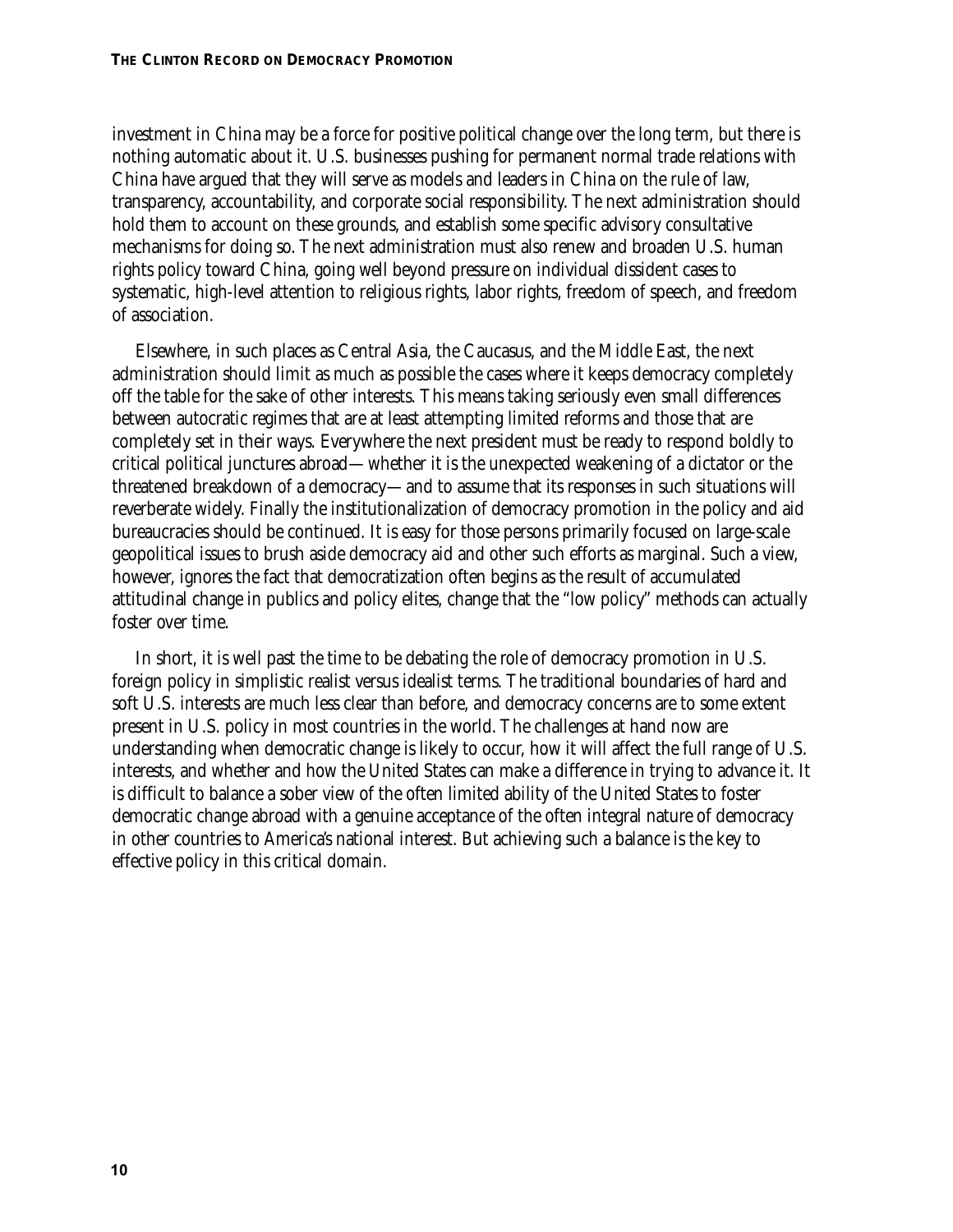# **SELECTED STATEMENTS ON DEMOCRACY AND DEMOCRACY PROMOTION BY PRESIDENT CLINTON AND HIS FOREIGN POLICY AIDES**

"The defense of freedom and a promotion of democracy around the world aren't merely a reflection of our deepest values. They are vital to our national interest. . . .

As we restructure our military forces, we must reinforce the powerful global movement toward democracy. United States foreign policy simply cannot be divorced from the moral principles we believe in. We can't disregard how other governments treat their own people, whether their domestic institutions are democratic or regressive, whether they encourage or check illegal conduct beyond their borders. . . .

It should matter to us how other people govern themselves. . . . Democracies don't go to war with each other. . . . Democracies don't sponsor terrorist acts against each other. They're more likely to be reliable trading partners, protect the global environment, and abide by international law."

> — GOVERNOR BILL CLINTON *Georgetown University, Washington, D.C. December 12, 1991*

"As the third pillar [of US foreign policy]—we must encourage the democratic revolution that has swept so much of the world. By promoting democracy and free markets, we do more to honor the universal values upon which our nation is founded. We must go beyond just the moral aspect of it to ensure our own security and prosperity. . . . Democracies tend not to make war on other democracies. They are more reliable partners in diplomacy, business, trade, arms agreements, and global environmental protection. We should have no illusions. Democracy cannot be imposed from above. By its very nature it must be built from underneath, from the bottom up. . . . We should embrace and promote this process by sustained support for democratic institution-building in the former Soviet bloc and elsewhere. And we should by collective engagement, working in partnership with other great democracies, promote democracy around the globe."

> — SECRETARY OF STATE WARREN CHRISTOPHER *Statement before the Subcommittee on Commerce, Justice, State, and Judiciary, House Appropriations Committee, Washington, D.C. March 10, 1993*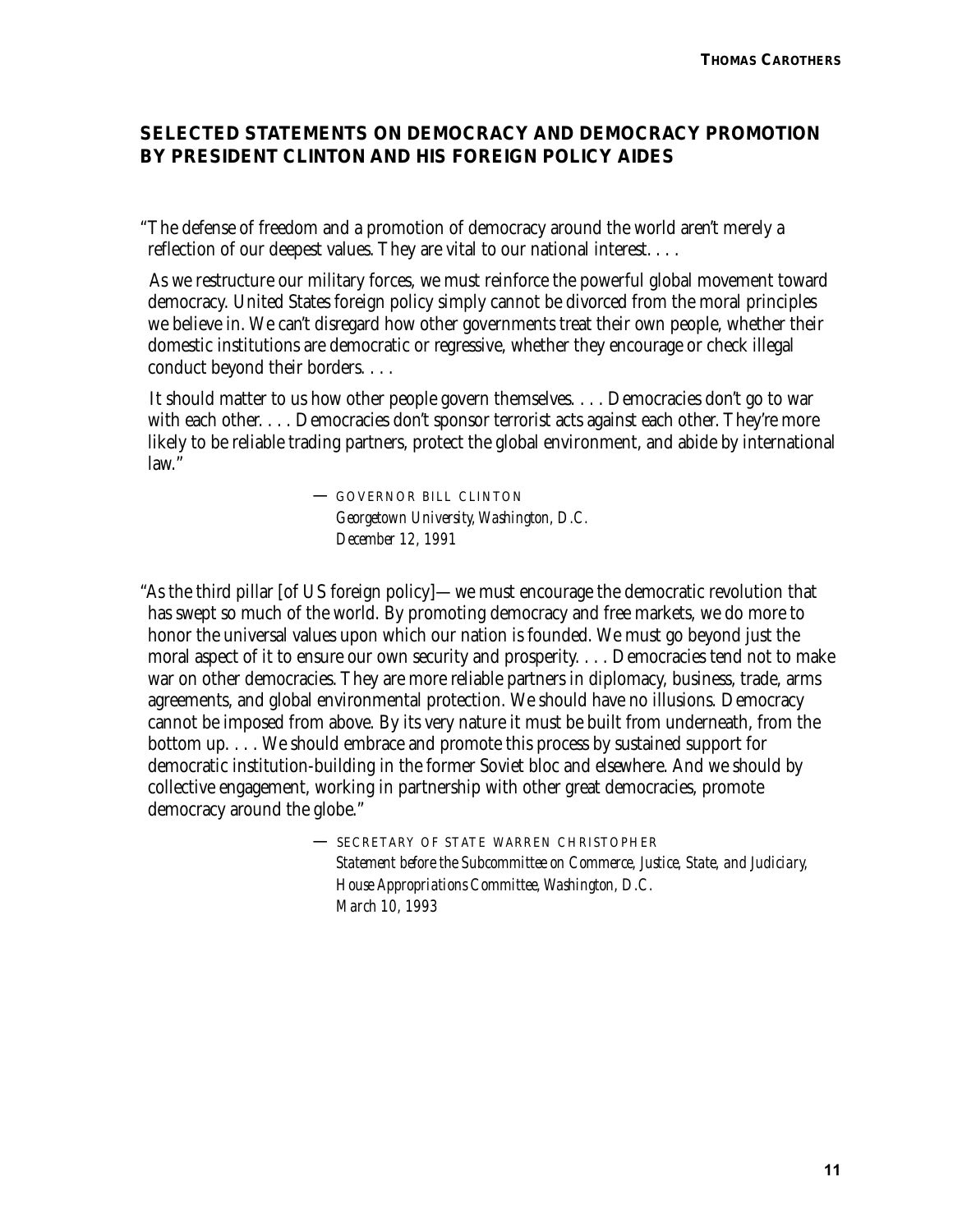"Most Presidents who followed [Wilson], Republicans and Democrats alike, understood we must promote democracy and market economics in the world—because it protects our interests and security; and because it reflects values that are both American and universal. . . .

Throughout the Cold Warm we contained a global threat to market democracies; now we should seek to enlarge their reach, particularly in places of special significance to us. . . . The successor to a doctrine of containment must be a strategy of enlargement—enlargement of the world's free community of market democracy. . . .

I see four components to a strategy of enlargement. . . . First, we should strengthen the community of major market democracies. . . . Second, we should help foster and consolidate new democracies and market economies, where possible, especially in states of special significance and opportunity. . . . Third, we must counter the aggression—and support the liberalization—of states hostile to democracy and markets. . . . Fourth, we need to pursue our humanitarian agenda . . . by working to help democracy and market economics take root in regions of greatest humanitarian concern. . . .

[This] is a moment of unparalleled opportunity. We have the blessing of living in the world's most powerful and respected country at a time when the world is embracing our ideals as never before. We can let this moment slip away. Or we can mobilize our nation in order to enlarge democracy, enlarge markets, and enlarge our future. . . .

> — NATIONAL SECURITY ADVISOR ANTHONY LAKE *Johns Hopkins University, School of Advanced International Studies Washington, D.C. September 21, 1993*

"President Clinton believes that our generation has an historic opportunity to shape our world. He believes that since it is, above all, the triumph of democracy and markets that has brought us victory in the Cold War, it must be, above all, the *defense* of democracy and markets that should guide us now."

> — DEPUTY SECRETARY OF STATE STROBE TALBOTT *Cyril Foster Lecture, Oxford University, Oxford, United Kingdom October 20, 1994*

"Already we have dismantled many of the blocks and barriers that divided our parents' world. For the first time, more people live under democracy than dictatorship. . . .

Every dollar we devote to preventing conflicts, to promoting democracy, to stopping the spread of disease and starvation brings a sure return in security and savings."

> — PRESIDENT BILL CLINTON *State of the Union Address, The House Chamber, The Capitol Washington, D.C. February 4, 1997*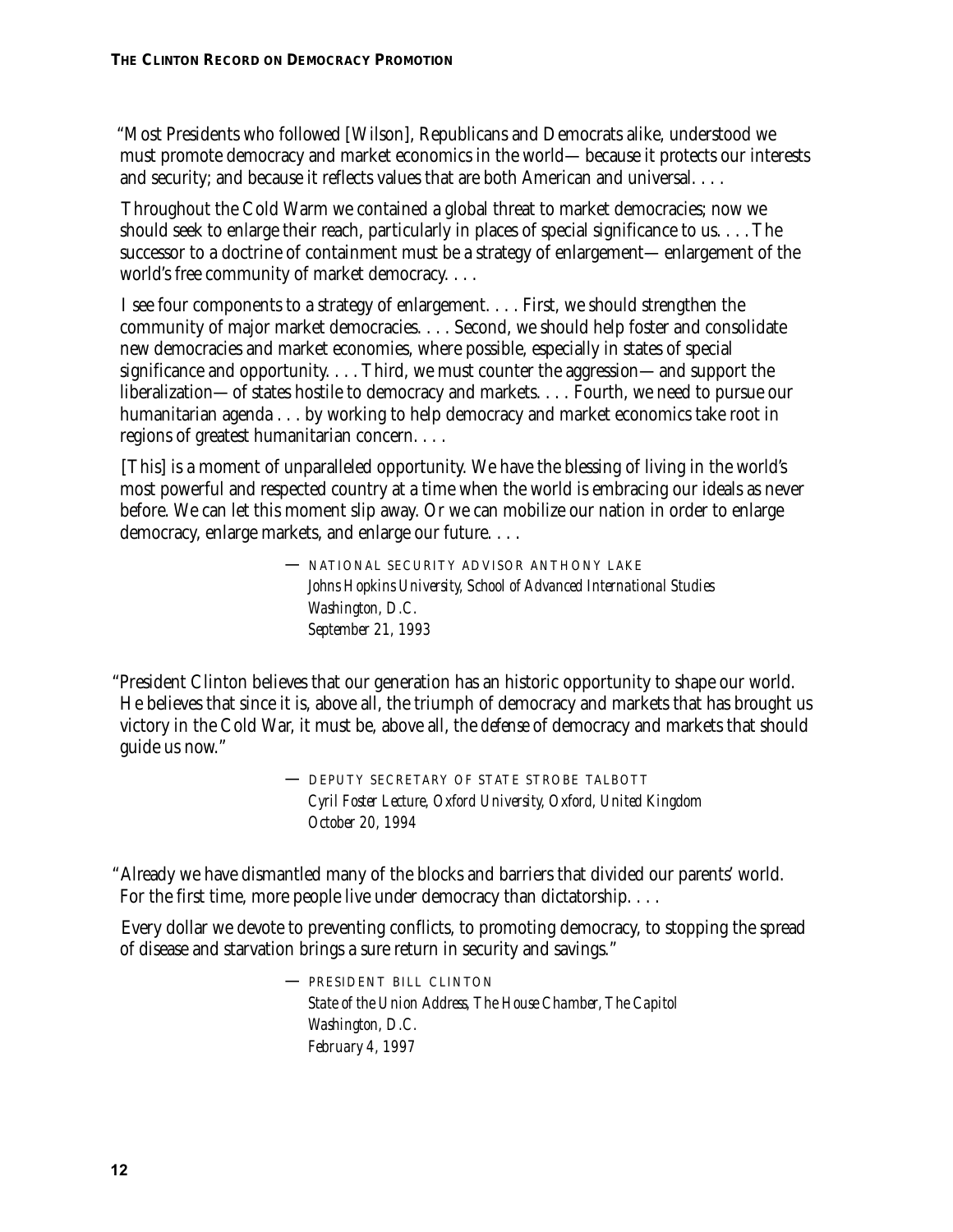"Our answer to the skeptics, the critics, and the self-styled realists is straight-forward: look at history, and look at the world around us. Democracy contributes to safety and prosperity, both in national life and in international life—it's that simple. . . .

[The] record shows that democracies are less likely than non-democracies to go to war with each other, to persecute their citizens, to unleash tidal waves of refugees, to create environmental catastrophes, or to engage in terrorism. And democracies are more likely to be reliable partners in trade and diplomacy. . . .

There is a hard-headed, national-interest-based rationale for weaving the promotion of human rights and democracy into the fabric of our diplomacy as a whole. It is precisely, an imperative of realpolitik, not just of idealpolitik."

> — DEPUTY SECRETARY OF STATE STROBE TALBOTT *Denver Summit of the Eight Initiative on Democracy & Human Rights Washington, D.C. October 1, 1997*

"I am convinced, moreover, that the United States has a vital strategic interest in seizing the opportunity that now exists to strengthen the international system by bringing nations closer together around basic principles of democracy, open markets, law and a commitment to peace. . . .

We have a political interest in helping post-conflict societies to embrace democracy and to become part of the solution to global threats such as proliferation, pollution, illegal narcotics and trans-national crime."

> — SECRETARY OF STATE MADELEINE ALBRIGHT *USAID Conference, Washington, D.C. October 31, 1997*

"The Clinton Administration has given such a high priority to supporting struggling democratic movements and governments around the world."

> — SECRETARY OF STATE MADELEINE ALBRIGHT *National Democratic Institute, Washington, D.C. November 5, 1997*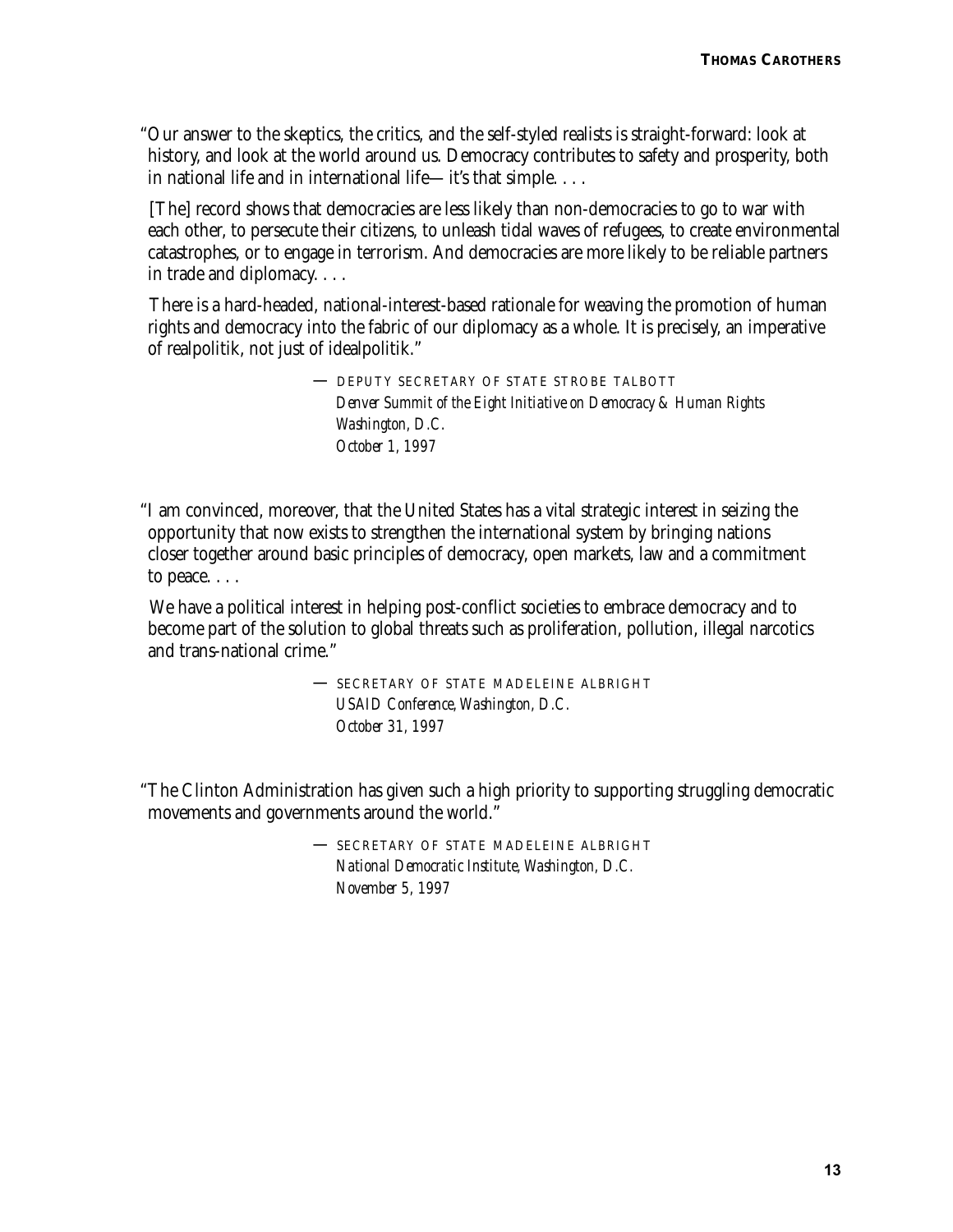"It has long been a guiding principle of American foreign policy—which is to say, American preventive diplomacy—that promoting democracy advances America's own interests, including its security interests. That is because democracies are more likely to abide by their international commitments—more likely to be stable trading partners, less likely to interfere in the affairs of their neighbors, and less likely to make war on each other."

> — DEPUTY SECRETARY OF STATE STROBE TALBOTT *Conference on Diplomacy and Preventive Defense, Stanford University Palo Alto, California January 16, 1999*

"We are here in Warsaw this week to affirm our faith in democracy's promise and to pledge our best efforts to fulfill that promise not just for some, but for all our citizens. . . . We also come together to endorse a Declaration of Principles that we pledge to uphold, recognizing that building democracy is not an event, but a process for which each nation must take individual responsibility, but which we all have a duty through our mutual efforts to support. . . . Our purpose is to develop a framework for global cooperation that will help democracies of every description to deepen and sustain their liberty."

> — SECRETARY OF STATE MADELEINE ALBRIGHT *"Towards a Community of Democracies" Conference, Warsaw, Poland June 26, 2000*

"We are a community because we each believe that democracy is a fundamental and universal human right; because we want our own citizens to enjoy this right; and because we are committed to helping others strengthen and sustain it. . . .

We did not come to Warsaw to create a new organization with its own building and bureaucracy. The Democratic Community we are determined to forge will be not be comprised of mortar and steel; but of principle and conscience. . . .

Now, at the start of a new century, we have come together here in Poland, to pledge our cooperation in promoting and strengthening democracy. . . .

Democracy is the one road we can walk down together. . . . A road whose new beginning we have found this week in Warsaw. . . . A road that leads toward a true Community of Democracies, and to a future—we are determined—of greater security, prosperity and freedom for all."

> — SECRETARY OF STATE MADELEINE ALBRIGHT *"Towards a Community of Democracies" Conference, Warsaw, Poland June 27, 2000*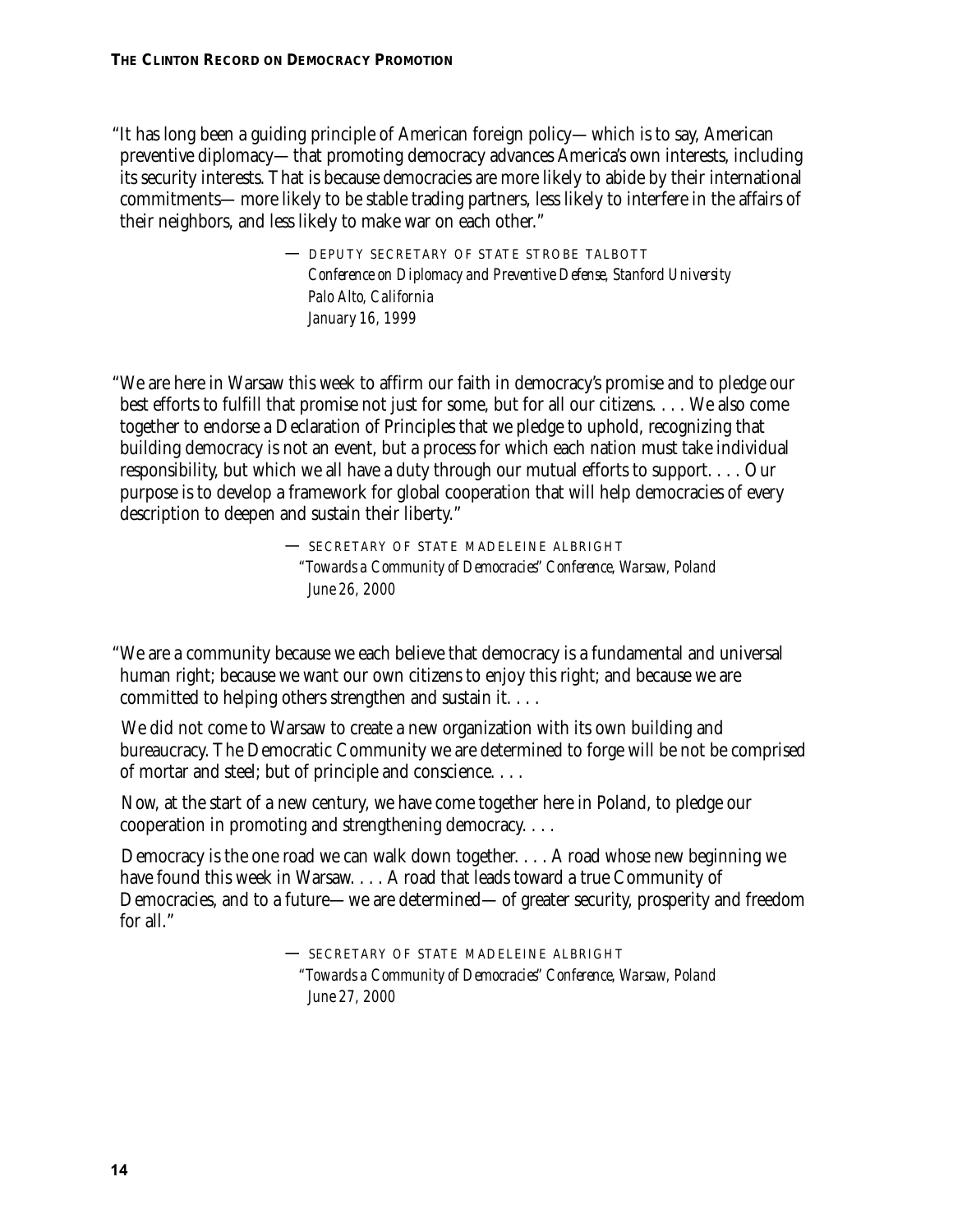## **OTHER WRITINGS ON DEMOCRACY PROMOTION UNDER CLINTON**

Brinkley, Douglas. "Democratic Enlargement: The Clinton Doctrine," *Foreign Policy*, no. 106 (Spring 1997): 111–27.

Carothers, Thomas. *Aiding Democracy Abroad: The Learning Curve*. Washington, D.C.: Carnegie Endowment for International Peace, 1999.

Carothers, Thomas. "Democracy Promotion Under Clinton," *The Washington Quarterly*, vol. 18, no. 4 (Autumn 1995): 13–28.

Cox, Michael, G. John Ikenberry, and Takashi Inoguchi, eds. *American Democracy Promotion: Impulses, Strategies, and Impacts*. Oxford, U.K.: Oxford University Press, 2000.

Dalpino, Catharin E. *Anchoring Third Wave Democracies: Prospects and Problems for U.S. Policy.* Washington, D.C.: The Institute for the Study of Diplomacy, Georgetown University, 1998.

Diamond, Larry. *Promoting Democracy in the 1990s: Actors and Instruments, Issues and Imperatives*. Washington, D.C.: Carnegie Commission on Preventing Deadly Conflict, 1995.

Hendrickson, David C. "The Democratist Crusade: Intervention, Economics Sanctions and Engagement," *World Policy Journal*, vol. 11 (Winter 1994/1995): 18–30.

Henry, Clement M. "Promoting Democracy: USAID, at Sea or off to Cyberspace?" *Middle East Policy*, vol. 5, no. 1 (1997): 178–90.

Hook, Steven W. "'Building Democracy' Through Foreign Aid: The Limitations of United States Political Conditionalities, 1992–96," *Democratization*, vol. 5, no. 3 (Autumn 1998): 156–80.

Kagan, Robert. "Democracy and Double Standards," *Commentary*, vol. 104, no. 2 (August 1997): 19–26.

Ottaway, Marina, and Theresa Chung. "Debating Democracy Assistance: Toward a New Paradigm," *Journal of Democracy*, vol. 10, no. 4 (October 1999): 99–113.

Von Hippel, Karin. *Democracy by Force: US Military Intervention in the Post–Cold War World*. Cambridge, U.K.: Cambridge University Press, 2000.

Wiarda, Howard J. *Cracks in the Consensus: Debating the Democracy Agenda in U.S. Foreign Policy*. The Washington Papers, vol. 172. Westport, Conn.: Praeger Publishers, 1997.

Zakaria, Fareed. "The Rise of Illiberal Democracy," *Foreign Affairs*, vol. 76, no. 6 (November/ December 1997): 22–43.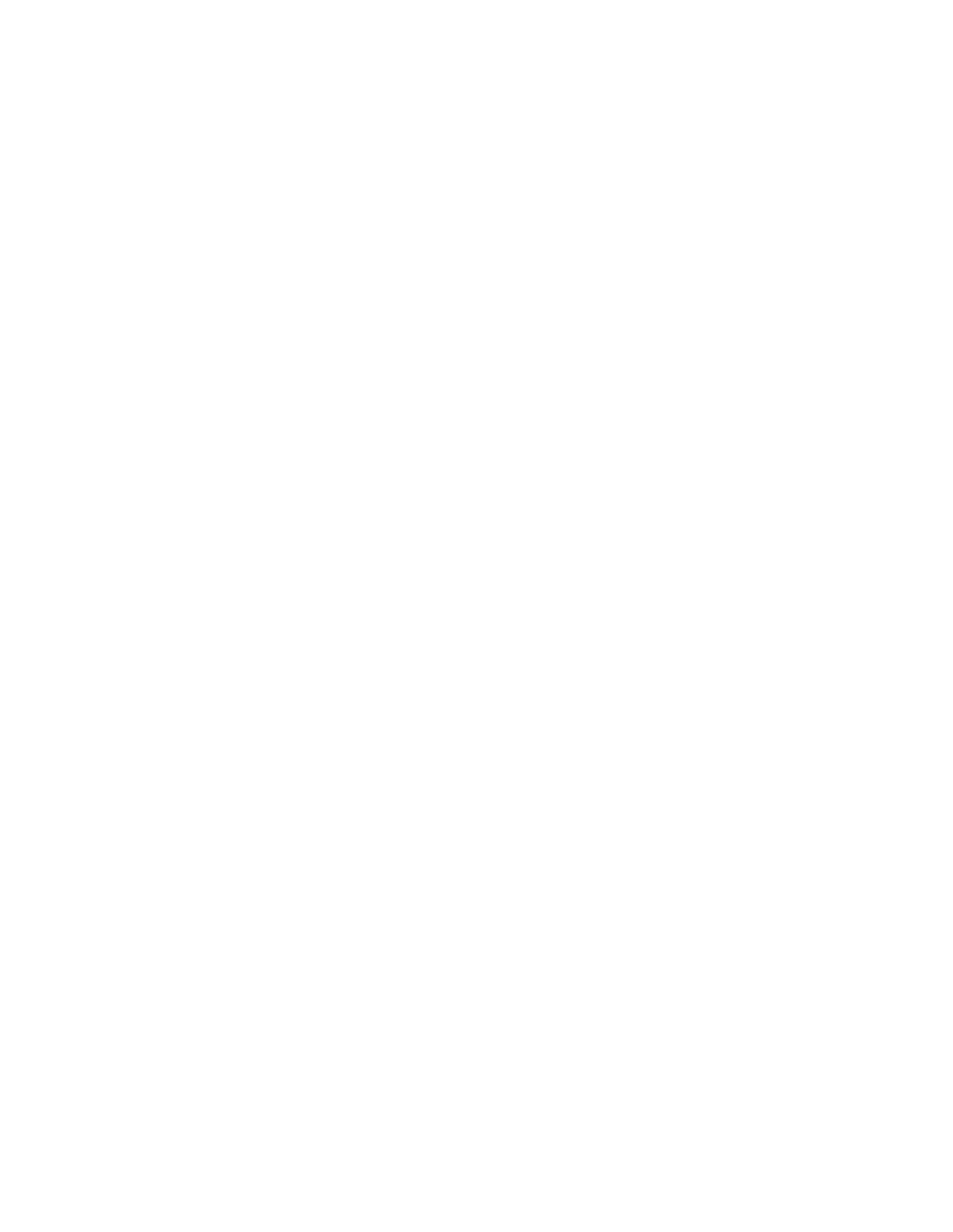## **ABOUT THE CARNEGIE ENDOWMENT**

**THE CARNEGIE ENDOWMENT FOR INTERNATIONAL PEACE** is a private, nonprofit organization dedicated to advancing cooperation between nations and promoting active international engagement by the United States. Founded in 1910, its work is nonpartisan and dedicated to achieving practical results. Through research, publishing, convening and, on occasion, creating new institutions and international networks, Endowment associates shape fresh policy approaches. Their interests span geographic regions and the relations between governments, business, international organizations, and civil society, focusing on the economic, political, and technological forces driving global change. Through its Carnegie Moscow Center, the Endowment helps to develop a tradition of public policy analysis in the states of the former Soviet Union and to improve relations between Russia and the United States. The Endowment publishes *Foreign Policy,* one of the world's leading journals of international politics and economics, which reaches readers in more than 120 countries and in several languages.

**THE GLOBAL POLICY PROGRAM** addresses the policy challenges arising from the globalizing processes of economic, political, and technological change. Research projects span many areas, including the proliferation of weapons of mass destruction, the increased international movement of people, the consequences of the information revolution, democracy building and the rule of law, inequality and economic reform, and the changing international role of private business.

The program recognizes that globalization, though by nature a universalizing phenomenon, extends around the world unevenly, producing sharply varied effects, both positive and negative. The program focuses on integrating the emerging global policy agenda with traditional security concerns, and also seeks to increase public understanding of globalization.